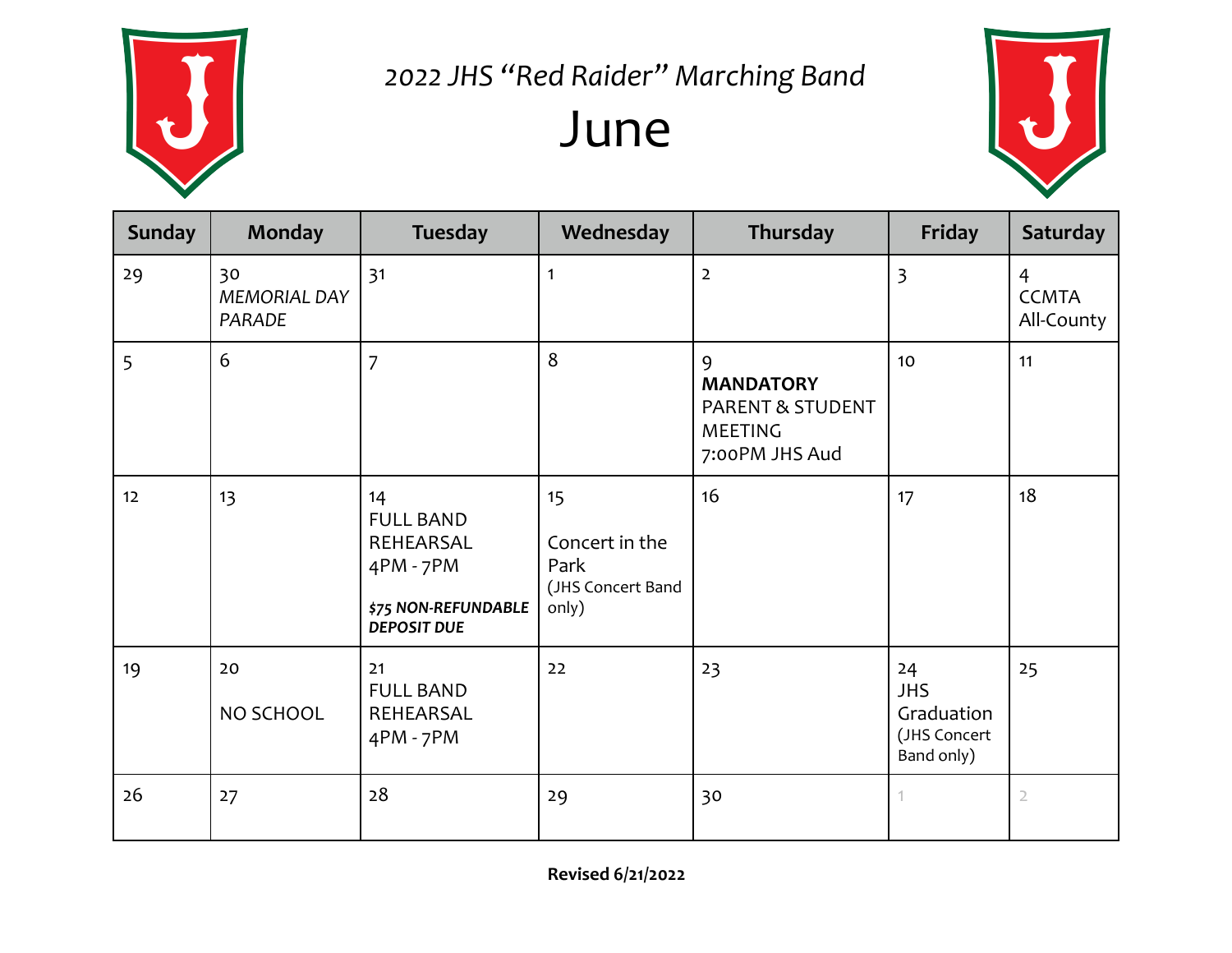

# 2022 JHS "Red Raider" Marching Band July



| <b>Sunday</b>           | <b>Monday</b>                                                                           | <b>Tuesday</b>                                                                           | Wednesday                                                                                        | Thursday       | Friday | Saturday |
|-------------------------|-----------------------------------------------------------------------------------------|------------------------------------------------------------------------------------------|--------------------------------------------------------------------------------------------------|----------------|--------|----------|
| $\overline{\mathbf{3}}$ | $\overline{4}$                                                                          | 5                                                                                        | 6                                                                                                | $\overline{7}$ | 8      | 9        |
| 10                      | 11                                                                                      | 12                                                                                       | 13                                                                                               | 14             | 15     | 16       |
| 17                      | 18<br><b>Full Band</b><br>Rehearsal<br>9AM - 12PM<br><b>Activity Fee #2</b><br>Due \$50 | 19<br>Leadership<br>Camp<br>9AM - 3PM                                                    | 20<br><b>Full Band</b><br>Rehearsal<br>9AM - 12PM<br><b>Uniform Fittings</b><br>12:30PM - 5:30PM | 21             | 22     | 23       |
| 24                      | 25<br><b>MINI CAMP</b><br>9AM - 4PM                                                     | 26<br><b>MINI CAMP</b><br>9AM - 9PM<br><b>MANDATORY</b><br>Parent Meeting<br>8PM JHS Aud | 27<br><b>MINI CAMP</b><br>9AM - 4PM                                                              | 28             | 29     | 30       |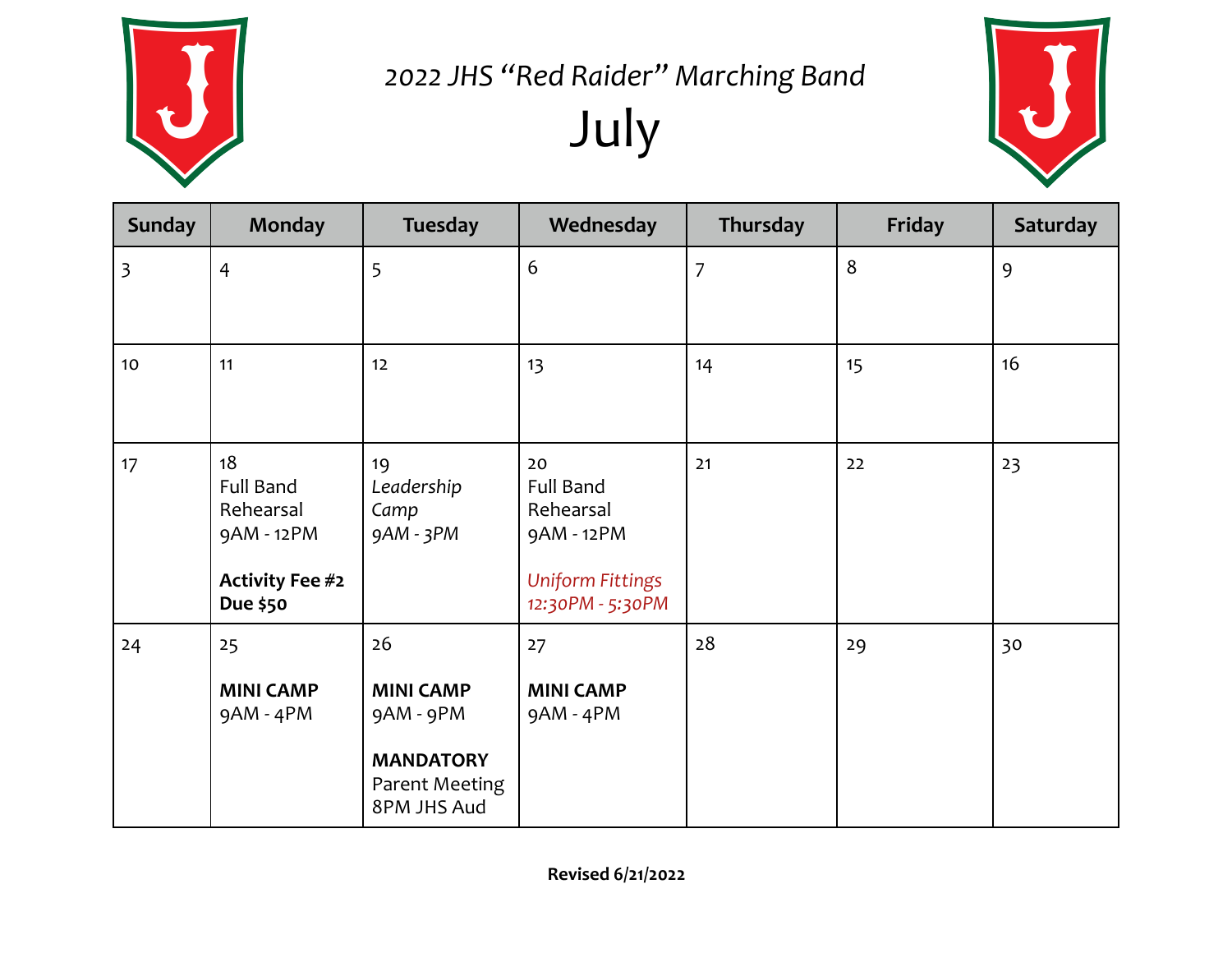

2022 JHS "Red Raider" Marching Band

## August



| <b>Sunday</b>  | <b>Monday</b>                                                        | <b>Tuesday</b>                      | Wednesday                                       | Thursday                              | Friday                                                                                                                                                | <b>Saturday</b> |
|----------------|----------------------------------------------------------------------|-------------------------------------|-------------------------------------------------|---------------------------------------|-------------------------------------------------------------------------------------------------------------------------------------------------------|-----------------|
| 31             | $\mathbf{1}$                                                         | $\overline{2}$                      | $\overline{\mathbf{3}}$                         | $\overline{4}$                        | 5                                                                                                                                                     | 6               |
| $\overline{7}$ | 8                                                                    | 9                                   | 10                                              | 11                                    | 12                                                                                                                                                    | 13              |
| 14             | 15                                                                   | 16                                  | 17<br><b>BAND CAMP</b><br>9AM - 4PM             | 18<br><b>BAND CAMP</b><br>$9AM - 4PM$ | 19<br><b>BAND CAMP</b><br>9AM - 4PM                                                                                                                   | 20              |
| 21             | 22<br><b>BAND CAMP</b><br>$9AM - 4PM$<br>Activity Fee #3<br>Due \$50 | 23<br><b>BAND CAMP</b><br>9AM - 4PM | 24<br><b>BAND CAMP</b><br>9AM - 4PM             | 25<br><b>BAND CAMP</b><br>9AM - 4PM   | 26<br><b>BAND CAMP</b><br>Rehearsal<br><b>Band Pictures</b><br><b>Parent Picnic</b><br><b>Parent Meeting</b><br>2022 Community<br><b>Preview Show</b> | 27              |
| 28             | 29                                                                   | 30<br>Rehearsal 6-9<br>@ Jefferson  | 31<br>Rehearsal<br>$3:30 - 6:30$<br>@ Jefferson |                                       | $\overline{2}$                                                                                                                                        | 3               |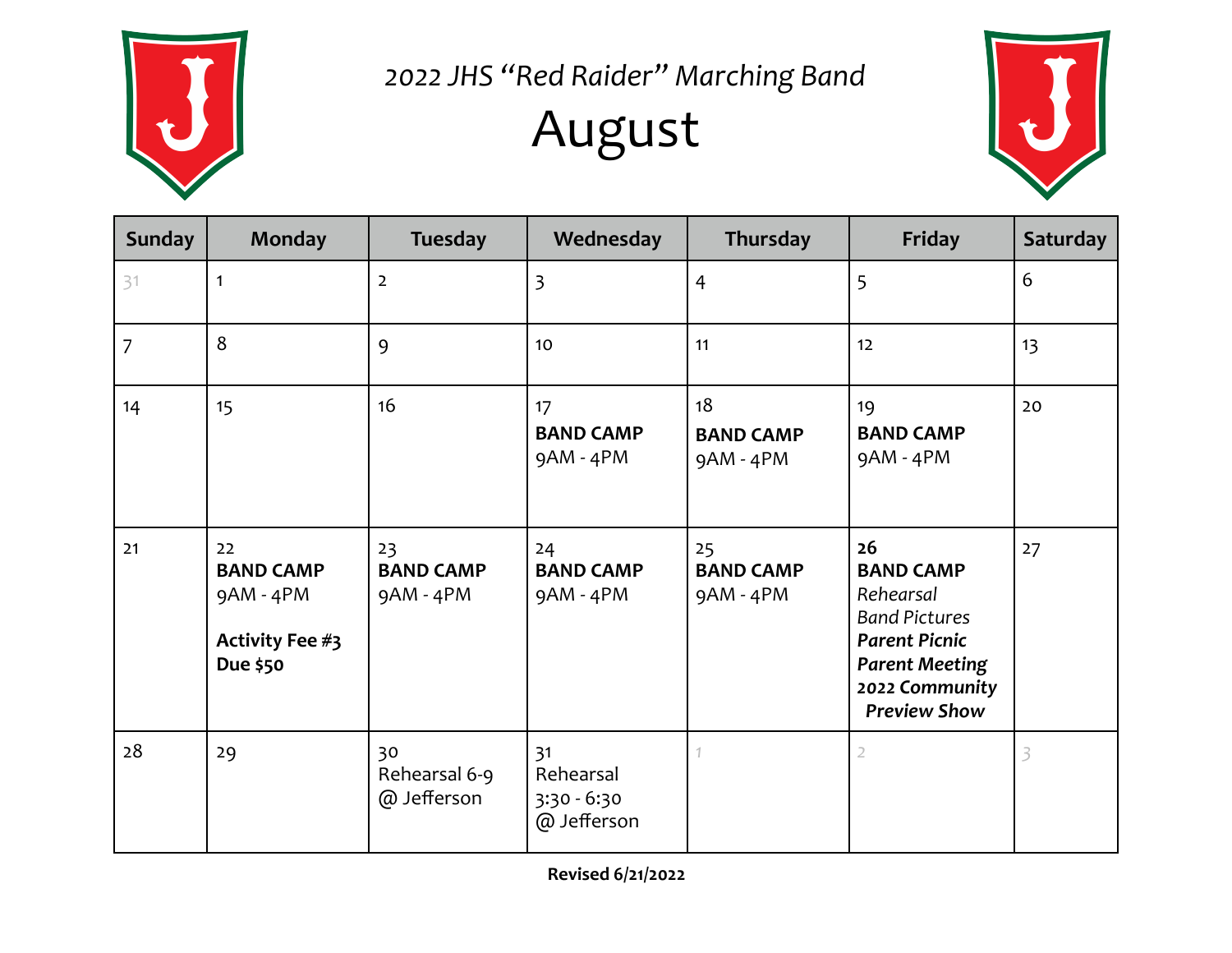

### 2022 JHS "Red Raider" Marching Band September



| <b>Sunday</b>  | <b>Monday</b>  | <b>Tuesday</b>                             | Wednesday           | Thursday            | Friday                            | <b>Saturday</b>                                       |
|----------------|----------------|--------------------------------------------|---------------------|---------------------|-----------------------------------|-------------------------------------------------------|
| $\overline{4}$ | 5<br>Labor Day | 6<br>First Day of School!<br>Rehearsal 6-9 | $\overline{7}$      | 8<br>Rehearsal 6-9  | 9<br>Rehearsal 4-7                | 10<br><b>West Seneca</b><br>Competition               |
| 11             | 12             | 13<br>Rehearsal 6-9                        | 14                  | 15<br>Rehearsal 6-9 | 16<br>Home Football<br>Game       | 17<br><b>Fall Festival</b><br>of Bands -<br>Jamestown |
| 18             | 19             | 20                                         | 21<br>Rehearsal 6-9 | 22<br>Rehearsal 6-9 | 23<br>Home Football<br>Game       | 24<br>Medina<br>Competition                           |
| 25             | 26             | 27<br>Rehearsal 6-9                        | 28<br>Rehearsal 4-7 | 29                  | 30<br>Homecoming<br>Football Game |                                                       |

**Revised 6/21/2022**